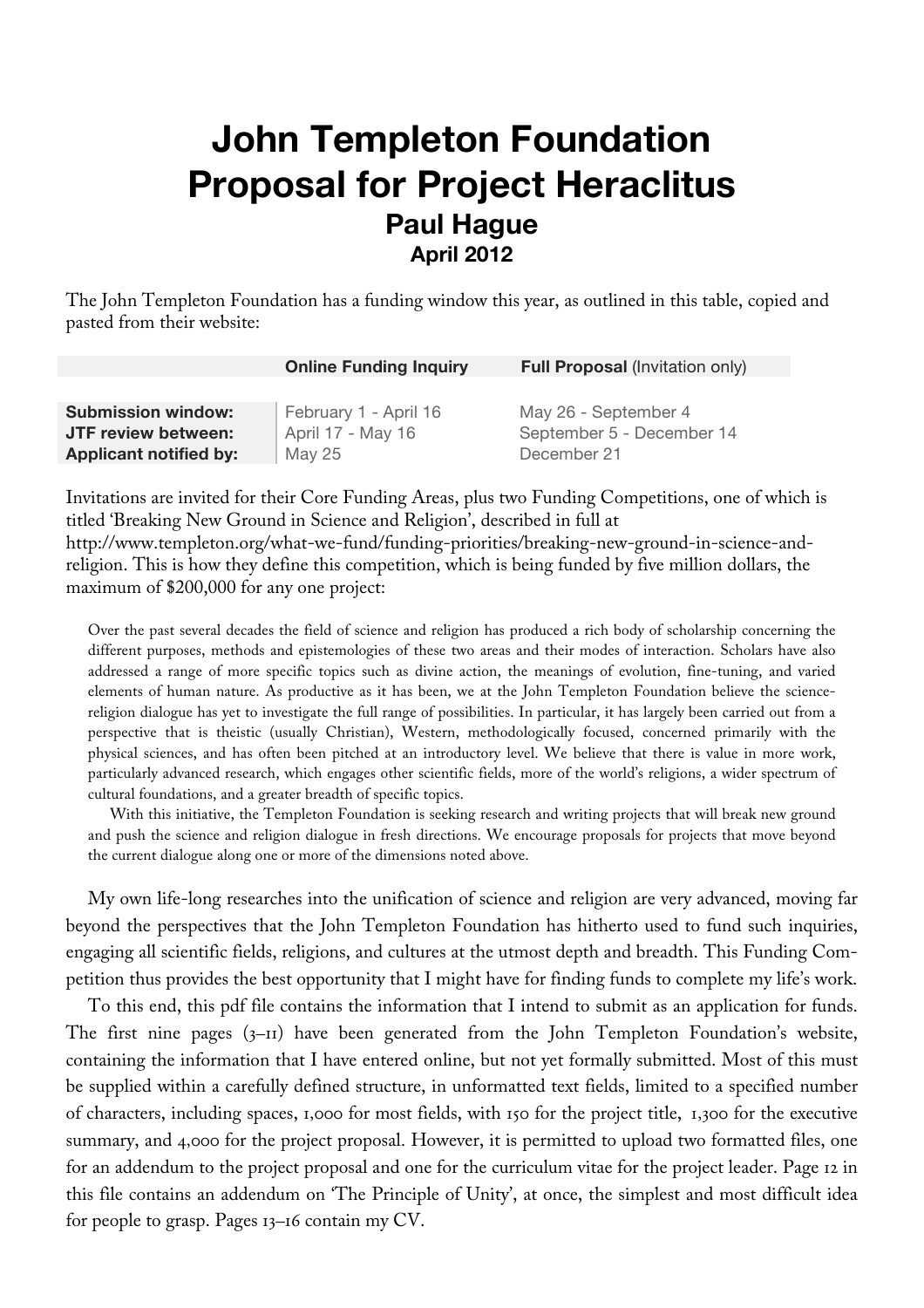To support this application, I am currently writing a new introduction to my book called 'The Principle of Unity: Living Peacefully at the End of Time'. I am writing it as a thoroughly researched and referenced treatise, not in this instance attempting to write a popular tract. For the purpose of Project Heraclitus is to complete the revolution in science currently taking place, just as Newton completed the Copernican/Keplerian/Galilean revolution in 1687 with the *Mathematical Principles of Natural Philosophy*. As the Unified Relationships Theory includes a comprehensive model of the psychodynamics of society, I am very well aware why so many oppose this healing project. But I trust that Love and Intelligence can overcome these objections, for the rewards of doing so are literally out of this world.

As the Project Proposal points out, to publish *Wholeness* in 2013 will require a publishing team with the highest possible credentials. Making do because of lack of funds or skills will not be sufficient to make the impact that needs to be made. As I see the situation, nothing less than a scientific revolution of even greater power than those introduced by Newton, Darwin, and Einstein will be enough to give humanity the life-shock that is needed to awaken and liberate the people from their hopes, fears, and delusions.

To this end, I plan to send a copy of this treatise to Martin Rees, who is deeply concerned about the dangers of unremitting scientific and technological development and who is a past president of the Royal Society of London for Improving Natural Knowledge, founded in 1660. As Integral Relational Logic and the Unified Relationships Theory fall into this ambit, it is to the Royal Society that we must turn for authentication. For as its motto is *Nullius in verba* 'take nobody's word for it', which is how this cosmology of cosmologies has been formed, paradoxically, nothing less than their imprimatur will serve to resolve the immense problems being presented to humanity by scientific discovery and technological invention.

As IRL marks the most fundamental change in Western thought since Plato, Aristotle, and Euclid laid down its foundations some 2,350 years ago, we have an immense challenge in getting acceptance from either the mainstream ruling authorities or the alternative establishment. So if it is intended that Project Heraclitus will ever lift off, this would lead to the biggest change in the seventy years of my own life, which I feel fully ready to make, after much hesitation in the past.

All we really need is to get this spaceship off the ground, for once it is, its synergistically accelerating momentum will carry us all into wondrously radiant realms of the most outstanding beauty, awesomely described in the *Avatamsaka Sūtra* 'Flower Ornament Scripture', for instance. To this end, I plan to spend the rest of 2012 completing the creative writing for *Wholeness*. Much new material has already been written in the form of essays and the treatise that is emerging right now. So some aspects of updating the book should be just a matter of transferring text, including amending some errors and misconceptions that I have recently discovered.

However, I would welcome assistance with the glossary and the last few chapters of *Wholeness*. There is still more to write on how humanity got into the mess that it is in today, on this mess itself, which I call the seven pillars of unwisdom, and on how we could rebuild society on the seven pillars of wisdom, recognizing that none of us is separate from the Divine, Nature, or anyone else for an instant.

So it will also be helpful if we could begin team building this year. Then Project Heraclitus would have a flying start when it is launched in January 2013, with the plan to publish *Wholeness* in printed form by the end of that year. To give you a sense of where I am heading, you can best read the Executive Summary of the new treatise, available on my website www.paragonian.org, which I hope to redesign this year with help from some friends, at:

http://www.paragonian.org/pdf\_files/articles/2012/principle\_of\_unity\_big\_questions.pdf.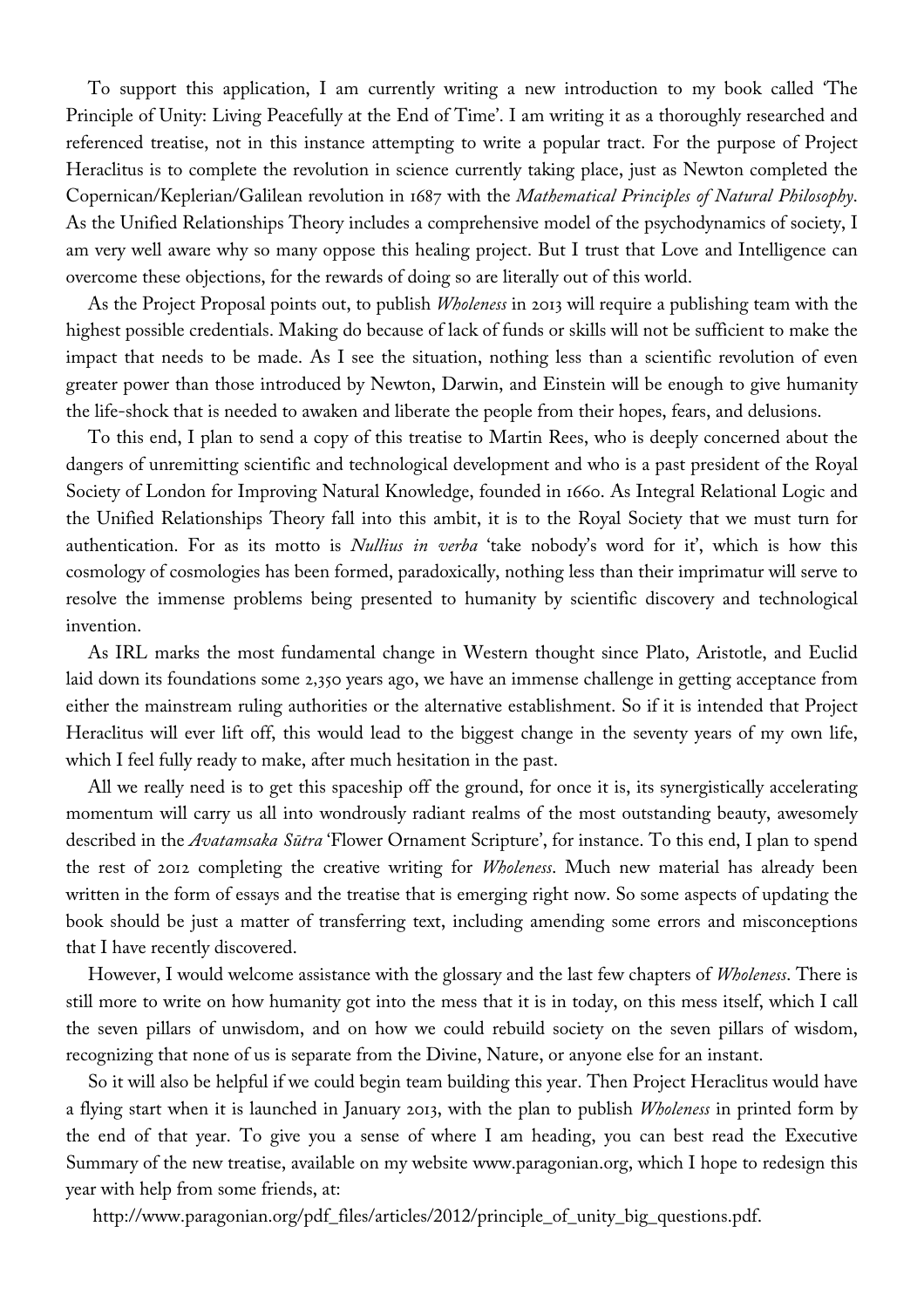# **Project Heraclitus: Intelligently transforming either-or thinking into a both-and way of life, in harmony with the fundamental law of the Universe - ID: 38724**

Type of Funding Request: Online Funding Inquiry Status of this Funding Request: Draft/Saved

### **Instructions:**

This PDF document is a read-only version of your funding request as it currently stands. You may print or save this document for your records. However, you **should not** attempt to edit this document. Any edits made to this PDF **will not** be saved in the Templeton Portal. If there are further edits that you would like to make to your funding request, please return to the request inside the Templeton Portal, select the appropriate section(s) of the form, make your edits, and save your work. After saving your work in the portal you will be able to generate a new PDF version of the funding request that includes your recent edits.

When you are satisfied with your description of the proposed project, you may go to the Templeton Portal to submit your request. Please note that **all requests must be submitted through the Templeton Portal** and the Foundation will not accept this PDF as a valid application for funding.

After submitting your request, it will become read-only and you will not be able to make any additional edits.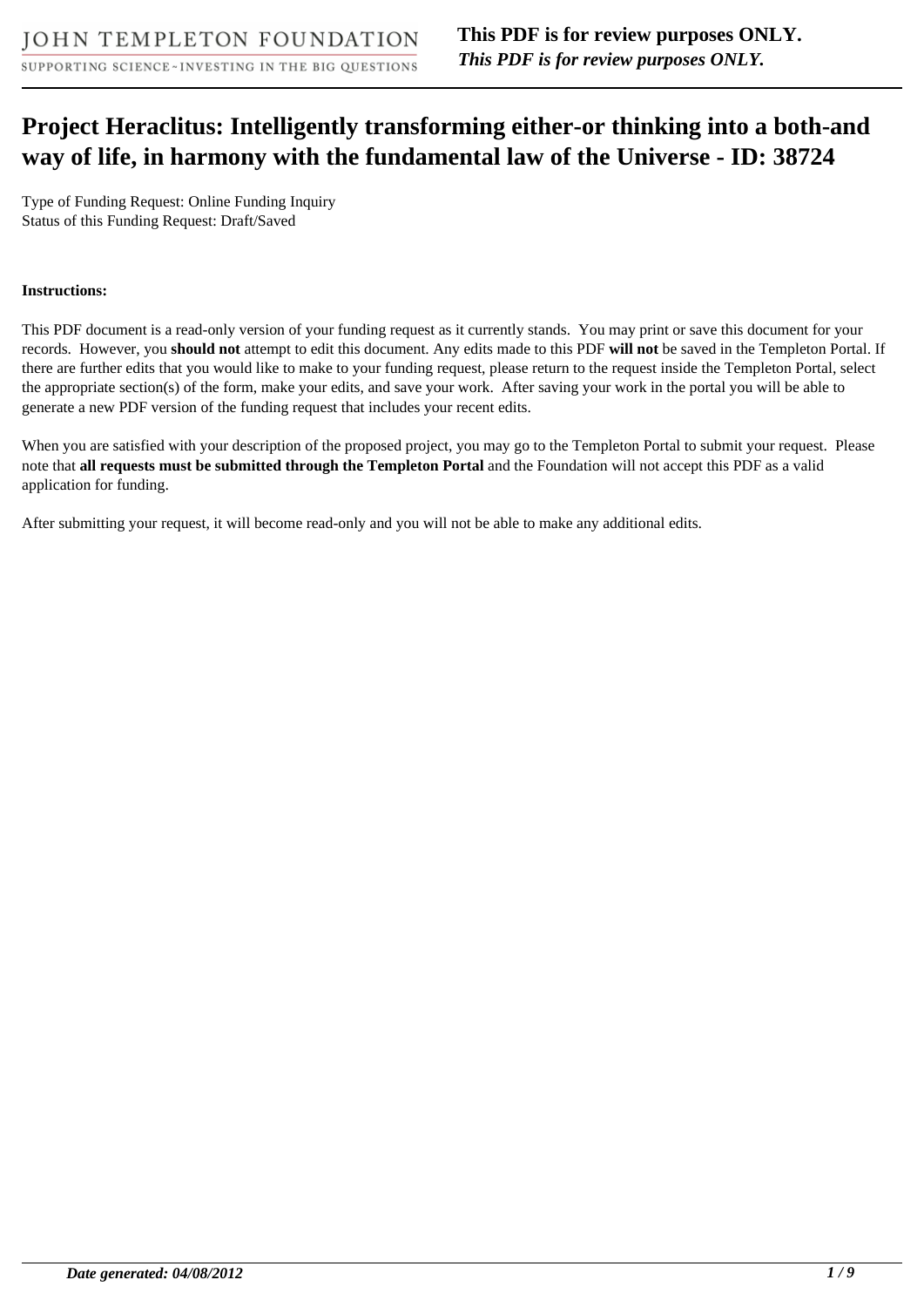# **Funding Request Info**

# **Request Type**

**Request Type:** Funding Competitions

**Funding Competition:** Breaking New Ground in Science and Religion

**What prompted you to request funding from the John Templeton Foundation?:** JTF's Big Questions campaign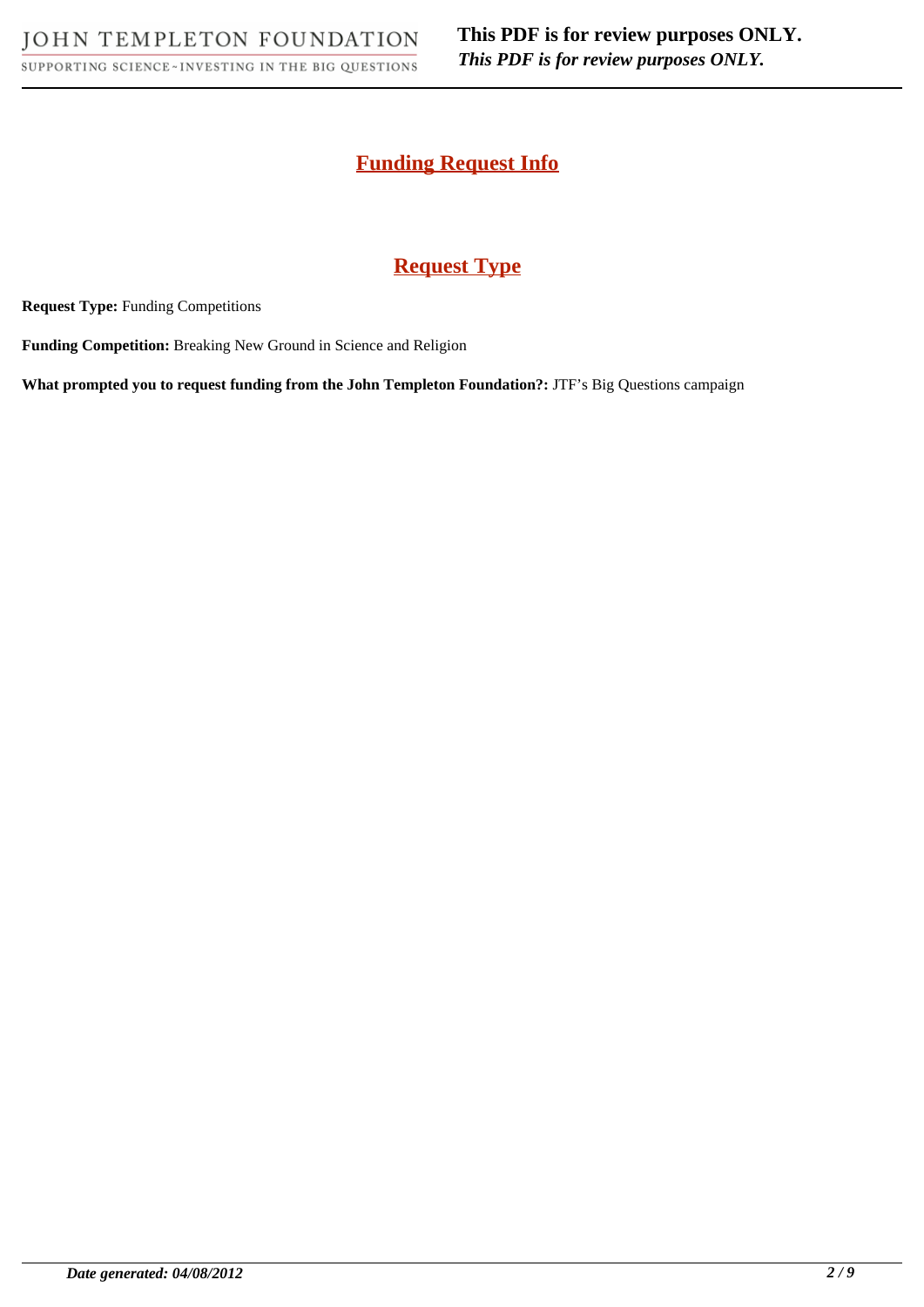# **Project**

**Project title:** Project Heraclitus: Intelligently transforming either-or thinking into a both-and way of life, in harmony with the fundamental law of the Universe

### **Executive Summary:**

The core question addressed is "What is causing scientists and technologists to drive the pace of evolutionary change at unprecedented exponential rates of acceleration?" For as Sir John wrote in his 'Philanthropic Vision', the development of human knowledge is accelerating, but we are still ignorant of why this is happening, thereby limiting our understanding of God and fundamental spiritual principles.

Using semantic business-modelling methods of information systems architects, Project Heraclitus shows that evolution is now passing through the most momentous turning point in its 14-billion year history, giving us the wonderful opportunity to realize our fullest potential as Divine, Cosmic beings.

The primary output from this project is a scholarly book called 'Wholeness: The Union of All Opposites', describing Integral Relational Logic (IRL), a commonsensical science of thought and consciousness that provides the coordinating framework for the much sought-for theory of everything: the Unified Relationships Theory (URT).

The main outcome from the publication of this synthesis of all knowledge will be an immense release of synergistic energy, bringing much needed Love and Peace to our troubled world by ending the long-running war between science and religion.

#### **Project Description:**

By unifying Western reason and Eastern mysticism, the principal purpose of Project Heraclitus is to complete the revolution in science currently unfolding in the world, just as Isaac Newton completed the Copernican revolution with the publication of 'Mathematical Principles of Natural Philosophy' in 1687. To this end, the main aim of Project Heraclitus is to publish a book in 2013 called 'Wholeness: The Union of All Opposites' or 'Semantic Principles of Natural Philosophy', to signify its relationship to the first scientific revolution.

'Wholeness' is so titled because it has come into being through the action of the Principle of Unity, the fundamental design principle of the Universe: Wholeness is the union of all opposites. (See also attachment.)

Project Heraclitus is so called because Heraclitus was the principal both-and thinker in ancient Greece, whose mystical philosophy of change was rejected by both Plato and Aristotle, sending Western thought into the evolutionary cul-de-sac it finds itself in today—egoic, ethnic, conflict-ridden, either-or thinking being predominant.

'Wholeness' is the result of some 32 years research and writing, with a further 30 years preparation before that. To guide my inquiries over the years, I asked 3 questions as an 8-year-old, 1 at 16, and 3 more in 1980:

- 1. What is the relationship between God and the Universe, as concepts denoting Wholeness?
- 2. When nations go to war, why do they each believe that God is on their side and against the other?

3. Why are there so many religious denominations and why do they talk so much about love and peace, yet spend so much time fighting each other?

- 4. What can we know about the Universe that is beyond the frontiers of science at any one time?
- 5. What is causing scientists and technologists to drive the pace of evolutionary change at exponential rates of acceleration?

6. Will computers ever develop artificial intelligence, exceeding human intelligence, and if not, what quality do human beings have that machines can never have?

7. Whatever the answer to this question, what are the long-term psychological and economic implications of humanity's growing dependency on information technology, particularly for employment, skills, and the quality of life?

Answering these questions shows that the answer to four Big Questions of human existence—"Who are we?" "Where have we come from?"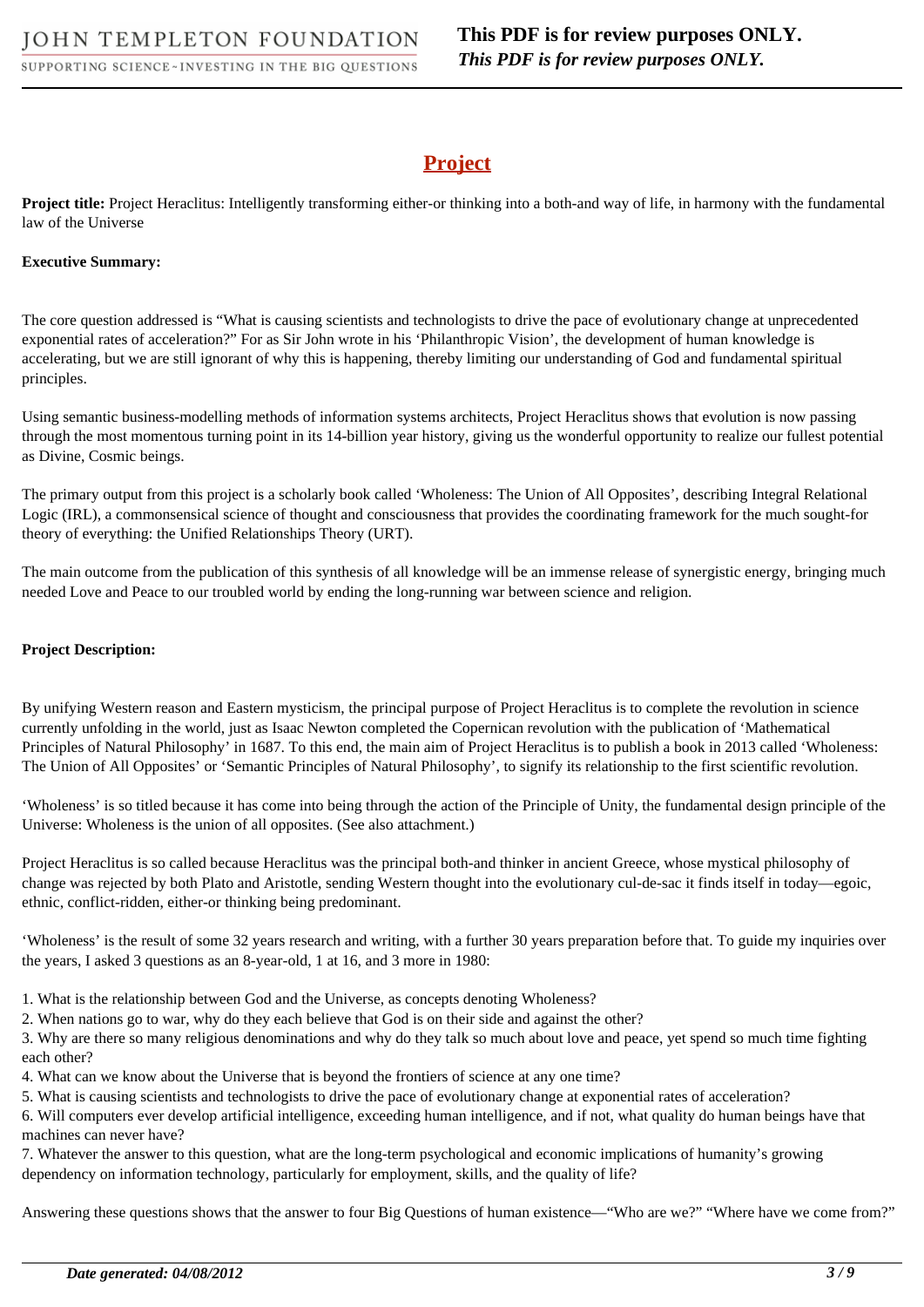"Where are we going?" and "What is the meaning of life?"—is Wholeness, whose study is as much theology as science, for Wholeness is God by another name.

If 'Wholeness' is to realize its fullest potential, it should be as highly a polished product as possible. Making do because of lack of funds or skills is not acceptable. So we shall need to set up a publishing team with the highest possible credentials.

At present, 'Wholeness' is about 750 A4 pages, written in Adobe FrameMaker. So we shall need book designers, indexers, and language editors familiar with this powerful tool. As 'Wholeness' is transcultural and transdisciplinary, we shall also need specialists in their various fields as content editors. However, we should be aware that many subjects look quite different when looked at from Wholeness. And, of course, we shall need marketeers, distributors, and web designers to promote this product.

Part I on IRL could theoretically be published separately, for it corresponds to Aristotle's 'Organon', which laid down the foundations of deductive logic. However, IRL is merely the skeleton supporting the flesh of the coherent body of knowledge that is the URT. Furthermore, the URT, as a synthesis of all knowledge, is limitless. So Wholeness could have several editions over the years, like Newton's 'Principia' and Darwin's 'Origin of Species'.

The many issues still to be worked on will be addressed in a detailed business plan should the John Templeton Foundation invite me to make a Full Proposal. A 150-page summary of my life's work is also available.

### **Project Description Attachment:** Principle of Unity.pdf

#### **Strategic Promise:**

As an information systems architect by profession, I am more a generalist than a specialist, developing a coherent, all-inclusive body of knowledge that heals the divisive, split mind in Wholeness, called God, Brahman, and many other names. However, that is not how the education system is organized today. It is divided into specialisms and fragmented fields, with high hedges between them, severely limiting our vision.

Project Heraclitus will show how we can use the Principle of Unity to dissolve these barriers between us, enabling us to find the True Identity—Ineffable, Nondual Wholeness—that we all share as Love, Stillness, and Presence, while also recognizing our uniqueness to evolve as individuals, literally undivided beings.

By focusing attention on what we are in common, all the holy wars—wars about the Whole—that have bedevilled human affairs for thousands of years, will come to end, enabling us to live in love, peace, and harmony with each other and our environment.

### **Capacity for Success:**

The success of Project Heraclitus is not dependent on the capacity of any individuals who will work on it. Rather, it is dependent on evolution applying the Principle of Unity to change direction from divergence to convergence, in the manner that Pierre Teilhard de Chardin prophesied in 'The Human Phenomenon'.

For myself, my lifetime pursuit of excellence has been guided by exactly the same evolutionary energies that guide us all. 'Wholeness' is thus a book that has been researched as thoroughly as any book could be. As a result, as I approach my 70th birthday, I am at the height of my powers as a human being, able to see with utmost clarity our Ultimate Origin and Destiny as a species.

Yes, Project Heraclitus is an immense challenge. But if we are able to send men to the Moon, I feel sure that it is within our capacity as a species to draw on the ancient wisdom of the world religions to cocreate Heaven on Earth. Our children and grandchildren deserve nothing less.

### **Expected Outputs:**

'Wholeness' is in 3 parts: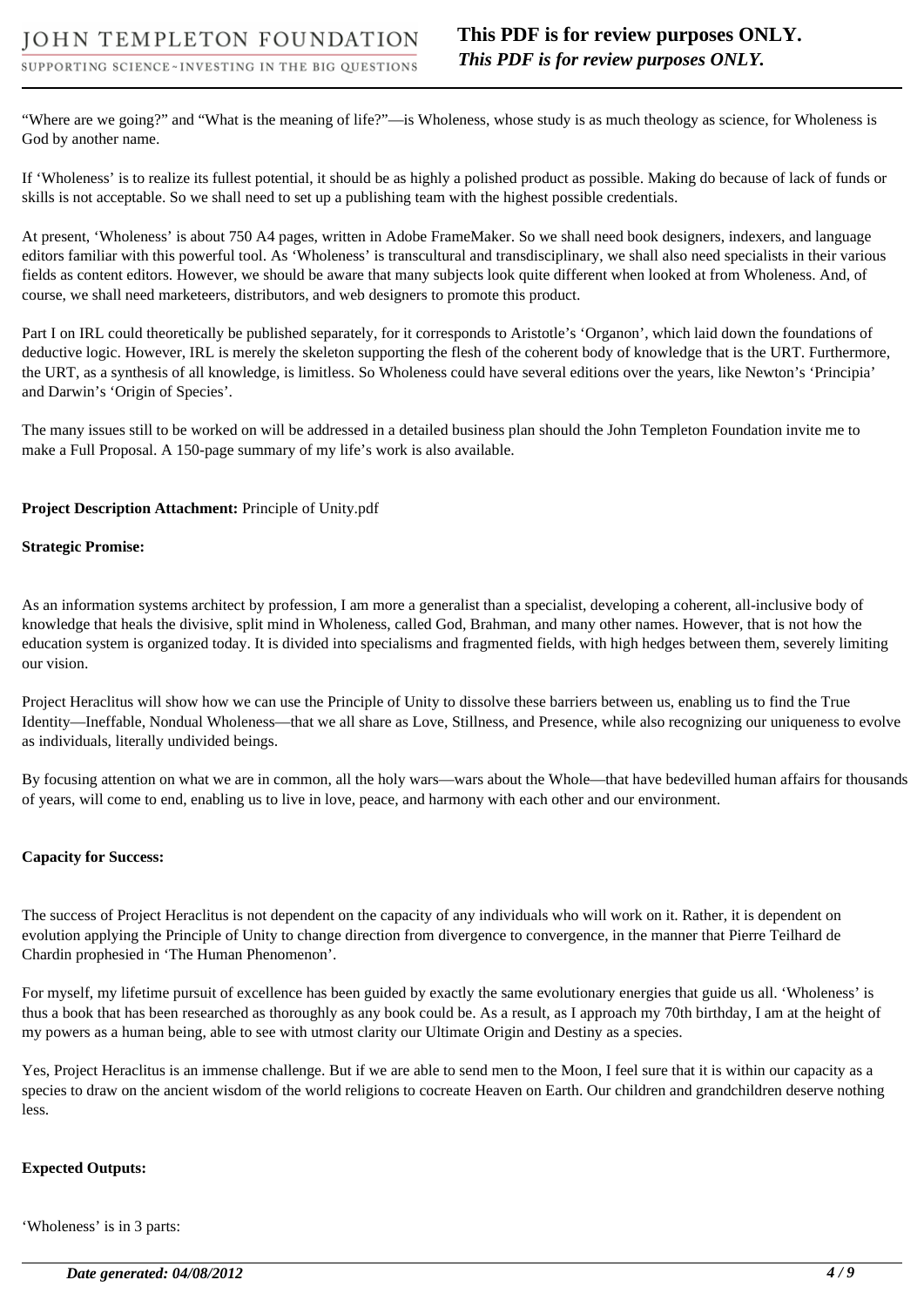Part I, 'Integral Relational Logic', has evolved from Ted Codd's relational model of data, widely used on the Internet. Building on this nondeductive system of thought, soundly based on pure mathematics and deductive logic, IRL introduces the most fundamental change in Western thought since Plato, Aristotle, and Euclid laid down its foundations.

Nonaxiomatic, holographic, fractal-like IRL provides the Context, framework, and Foundation for Part II, 'The Unified Relationships Theory', showing that meaningful psychospiritual relationships are nonlocally causal, building on David Bohm's theory of the implicate order, which resolved the incompatibilities between quantum physics and relativity theory.

Part III, 'Returning Home to Paradise', describes our evolutionary story from Alpha to Omega, showing how evolutionary divergence of the past 14 billion years can be synergistically transformed into convergence, leading to much longed-for Peace on Earth.

### **Expected Outcomes:**

For thousands of years, there has been a deep longing in the human heart for a coherent body of knowledge that explains all our experiences, from the mundane to the mystical. 'Wholeness' fulfils that need, so the publication of this book is likely to release immense synergistic energy that has been held back by our mechanistic, divisive conditioning, lying deep in the collective unconscious.

Specifically, we shall use the Principle of Unity to look inwards, rebuilding our education system on seven pillars of wisdom, recognizing that we are not separate from God, Nature, or each other for a single instant in our lives. Through self-inquiry, we shall understand that our health and well-being is dependent on us all working harmoniously together with a common vision, enabling us to make radical changes to the work ethic, leading to the Sharing Economy, a healthy way of managing our business affairs that gives everyone on Earth the opportunity to realize their fullest potential.

### **Enduring Impact:**

Aurobindo said in 'The Superman' that evolution has the potential to carry humanity into a superintelligent, superconscious species. However, Supermind cannot be elitist. As Teilhard said, the entry into the Superhuman will only happen through the thrust of all-together rejoining one another in a spiritual renewal of the Earth.

This is like the Bodhisattva vow in Mahayana Buddhism: no one can be fully enlightened until the entire species is awakened. And as Smuts said in 'Holism and Evolution', evolution is the development of a progressive series of wholes, from the inorganic to the highest levels of spiritual creation, leading eventually to Wholeness.

With the great Spiritual Renaissance taking place today, ending the long-running war between science and religion—as is the purpose of Project Heraclitus—will lead us into the Wisdom Society, an eschatological epoch of exquisite radiance that will endure for as long as there are human beings dwelling on our beautiful planet Earth.

**Currency:** British pounds

**Request Amount:** 120000

**Total Project Amount:** 120000

### **Additional Funding from Other Sources:**

During the 32 years I have been investigating the root causes of change in the world today, this project has been mostly self-financed apart from a gift of an Apple Macintosh computer from my Norwegian bride's mother in 1986. Twice, I have sold apartments (in London in 1981 and Stockholm in 2003) to release equity and twice I have worked as a short-term computer consultant (in Kuwait in 1982 and Stockholm from 1998 to 2004). In parallel, I was employed at the IBM Nordic Software Development Laboratory in Sweden in the 1990s, receiving early retirement in 1997 at 55. Since 2007, this project has been mostly financed from a lump-sum pension I received from my job with IBM (UK) in the 1960s and 70s, now used up.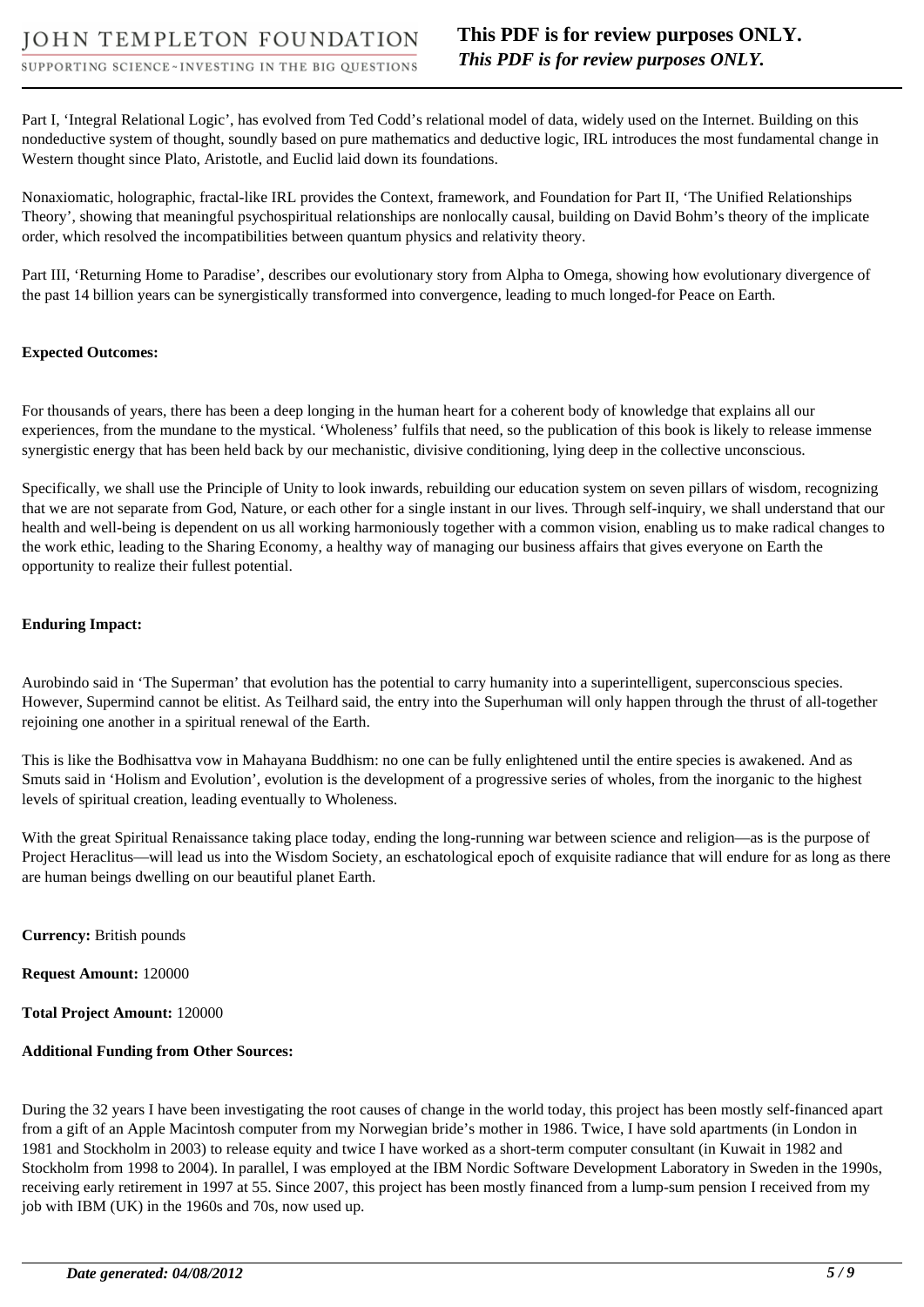I feel confident that should the John Templeton Foundation grant me funds to publish my book, additional funding will become available for the many other projects that will arise from this endeavour, not the least for a 13-part television series on 'Our Evolutionary Story'.

### **Proposed Project Start Date:** 01/01/2013

**Proposed Project End Date:** 12/31/2013

### **Relation to Sir John Templeton's Donor Intent:**

Science and religion cannot be unified while they are contained within incompatible contexts: the physical universe and the Supreme Being, conceived as God, Brahman, Shunyata, Tao, etc., and experienced as Stillness, Presence, Love, and Peace by mystics through the ages. So the main Big Question that Project Heraclitus addresses is "How can we provide science and religion with a single Divine, Cosmic Context?"

This question is answered by using the holistic business-modelling methods of computer scientists to integrate all knowledge in all sciences and religions into a coherent whole, showing that Consciousness is all there is, thereby providing the overall context for all our learning and ways of life, no matter what culture we belong to or discipline we specialize in.

'Wholeness' has expanded Spiritual Information at hyperexponential rates of acceleration, humbly answering many of Sir John's 92 questions in 'Possibilities' by healing the deep wound in the cultural psyche.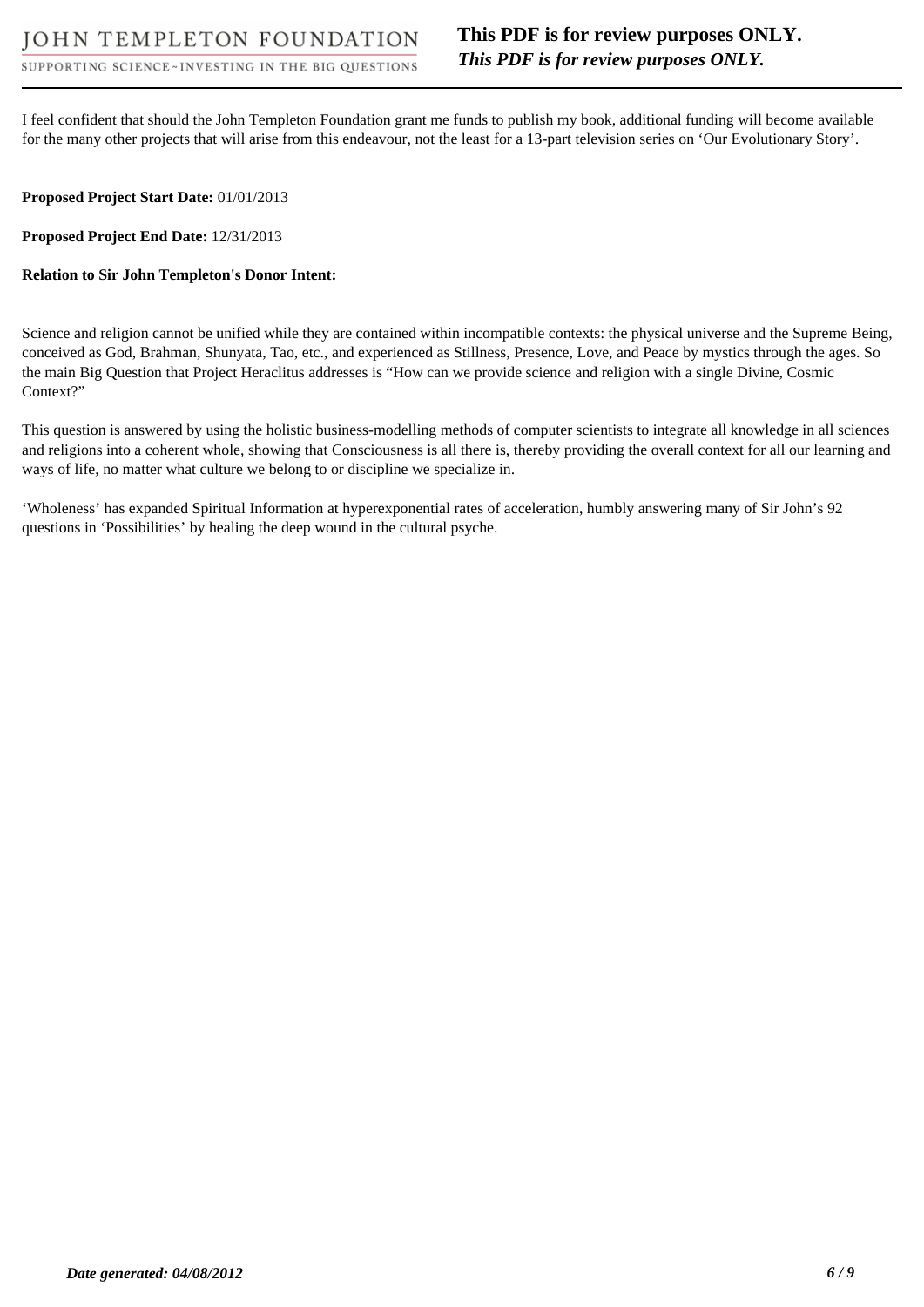# **Personnel**

**Primary Contact Information Prefix:** Mr.

**First Name/Given Name:** Paul

**Middle Names:** 

**Last Name, Family Name, or Surname:** Hague

**Suffix:** 

**Title:** 

**E-mail:** wholeness@paragonian.org

**Phone Number:** 0046303775536

### **Project Leader**

**Project Leader Status:** The Primary Contact is the Project Leader

**Project Leader's CV/Resume Upload:** Paul Hague Curriculum Vitae.pdf

### **Project Co-Leader**

**Project Co-Leader Status:** There is no Project Co-Leader for this request

**Personnel Relationship to JTF:** No

**Additional Request Contact Name(s):** 

Although I am applying for funds as an individual, you will see from my website at http://www.paragonian.org that I have a vision for a Paragonian Foundation to carry peaceful evolutionary convergence forward. At present, I have a few friends working with me on realizing this vision, which came to me in 1984, when envisioning a society living in love and peace, beyond conflict and suffering, in harmony with the Principle of Unity, the basic law of the Universe.

However, changing from competitive either-or thinking to cooperative both-and is not easy. So the seed for this living organism—the Principle of Unity—has not yet found sufficiently nourishing ground and environment—well-watered and lit, free of inhibiting stones and thistles—to sprout and grow into full maturity, like an acorn growing into a mighty oak.

Also, I must emphasize that I am only applying for funds to publish my book on 'Wholeness', as described in the Project Proposal, not to set up this organization.

### **History with the Foundation:**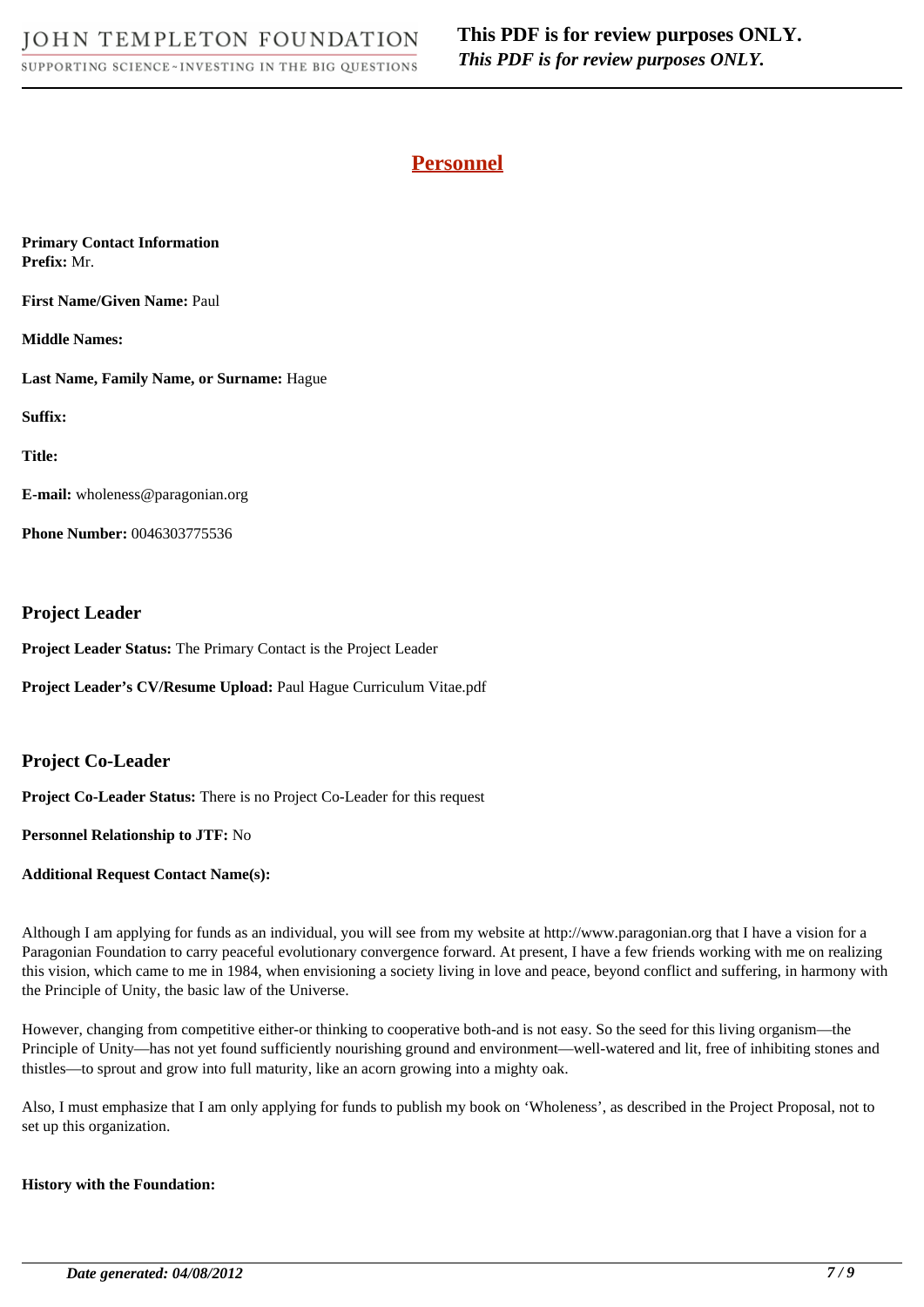As someone who has been exploring the Big Questions of human existence for over six decades, I probably first heard about the John Templeton Foundation in the 1990s. However, the answers that were then emerging in consciousness did not have sufficient clarity and cohesion, and as a synthesis of everything cannot be categorized within any Core Funding Area, I have not felt it appropriate to seek support until now.

So I have not previously received funding from the Foundation, participated in any Foundation-sponsored event, or discussed this proposed project with anyone at the Foundation.

This situation has changed with the Foundation's Funding Competition for 'Breaking New Ground in Science and Religion', which fits perfectly with the central theme of my life during the last 62 years.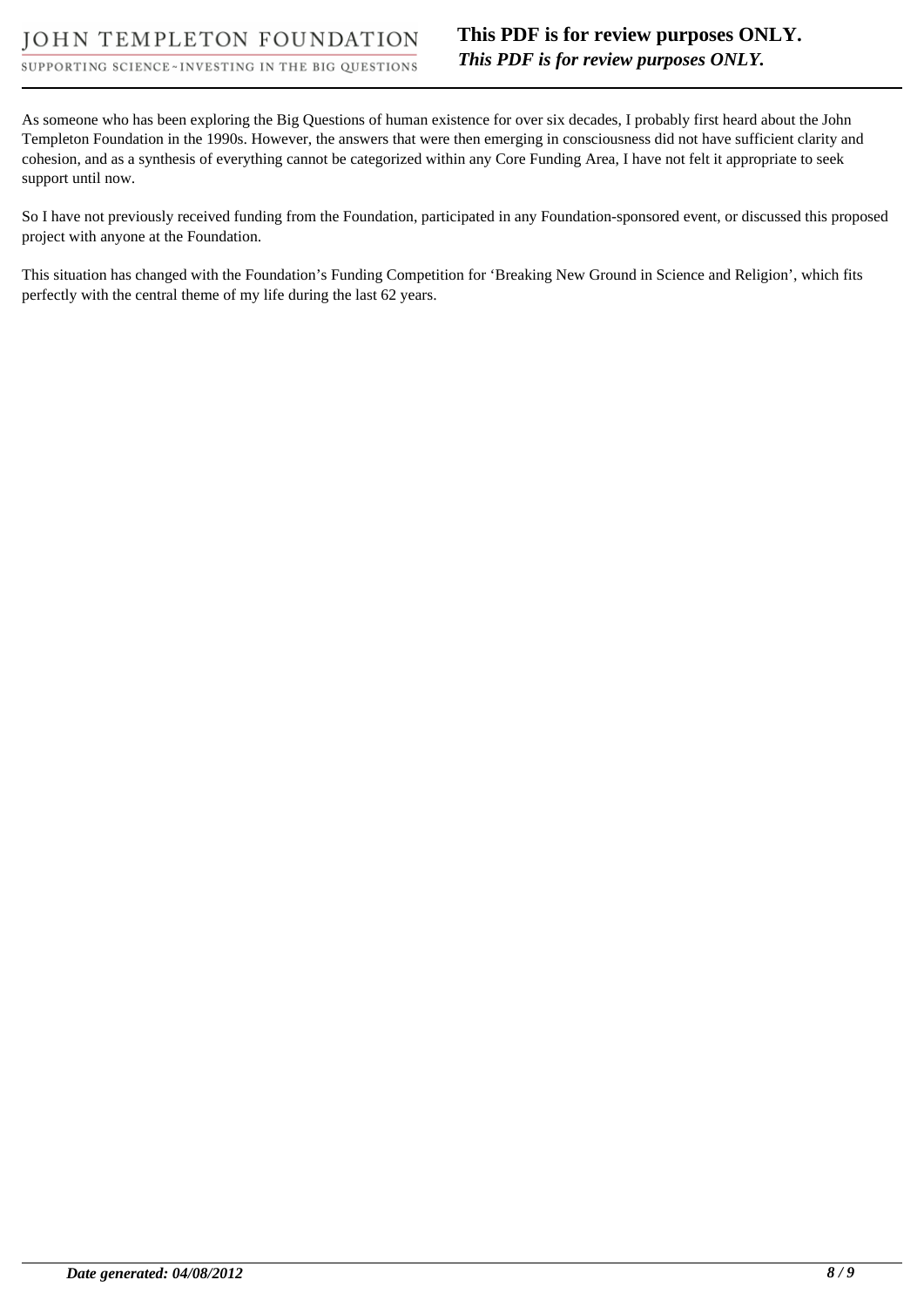JOHN TEMPLETON FOUNDATION SUPPORTING SCIENCE~INVESTING IN THE BIG QUESTIONS **This PDF is for review purposes ONLY.** *This PDF is for review purposes ONLY.*

# **Organization**

I am seeking funding as an individual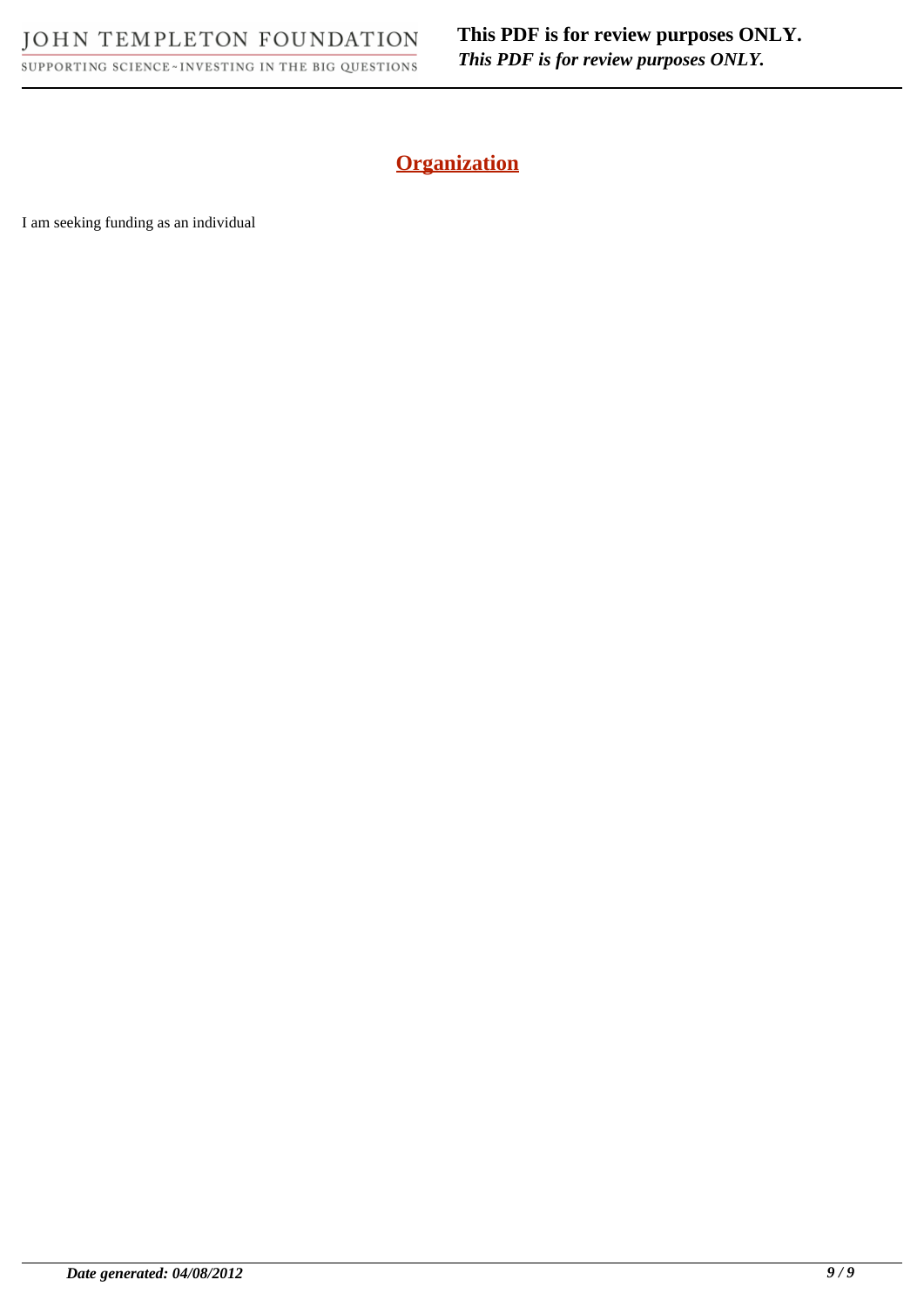# **The Principle of Unity**

he Principle of Unity, the fundamental design principle of the Cosmos, is not only expressible in seven words: *Wholeness is the union of all opposites*. This irrefutable, The Principle of Unity, the fundamental design principle<br>of the Cosmos, is not only expressible in seven words:<br>Wholeness is the union of all opposites. This irrefutable,<br>universal, axiomatic truth can also be denoted in s matical symbols:  $A = A \cup \sim A$ , where *A* means any being whatsoever, ∪ union, and ~ not, depicted in this diagram.



When we live our lives in harmony with this all-embracing law of Life and the Universe, rather than disobeying, denying, and ignoring it, as has been customary for thousands of years, everything changes in a quite extraordinary and magnificent manner.

A few examples of this primary-secondary relationship are Wholeness and Oneness, Nonduality and duality, Consciousness and consciousness, Intelligence and intelligence, Love and love, Peace and peace, Life and life, perfection and imperfection, good and evil, beauty and ugliness, synthesis and analysis, art and science, implicate and explicate orders, and Eastern mysticism and Western reason.

For as Lao Tzu wrote in *Tao Teh Ching*:

*When all the world recognizes beauty as beauty, this in itself is ugliness.*

*When all the world recognizes good as good, this in itself is evil.*

And as Heraclitus said in the few fragments of his writings that have survived:

*The Hidden Harmony is better than the obvious.*

*Opposition brings concord; out of discord comes the fairest harmony.*

*People do not understand how that which is at variance with itself agrees with itself.*

In contrast, Aristotle said in *Metaphysics*, "It is impossible for the same attribute at once to belong and not to belong to the same thing and in the same relation … as some imagine Heraclitus says." This Law of Contradiction, which is the implicit axiom for deductive logic and mathematical proof, is an obvious symptom of our grievously sick society, suffering from delusion and schizophrenia, 'split mind'.



This diagram shows how we can use the Principle of Unity to generate a brand-new Universe starting at its Origin, thereby healing our fragmented minds in Wholeness. First, by using our self-reflective Intelligence, the Divine quality that distinguishes humans from machines, like computers, we build Integral Relational Logic (IRL), the commonsensical science of thought and consciousness that describes how we form concepts and organize our ideas. Secondly, IRL provides the Gnostic Foundation, coordinating framework, and Cosmic

Context for the Unified Relationships Theory (URT), the Apotheosis of human learning. While this evolutionary process is open-ended, with no limits, it actually converges on Ineffable, Nondual Wholeness through a complementary involutionary process. It is in this simple way that we can end the long-running war between science and religion and live in love and peace with each other in the Eternal Now.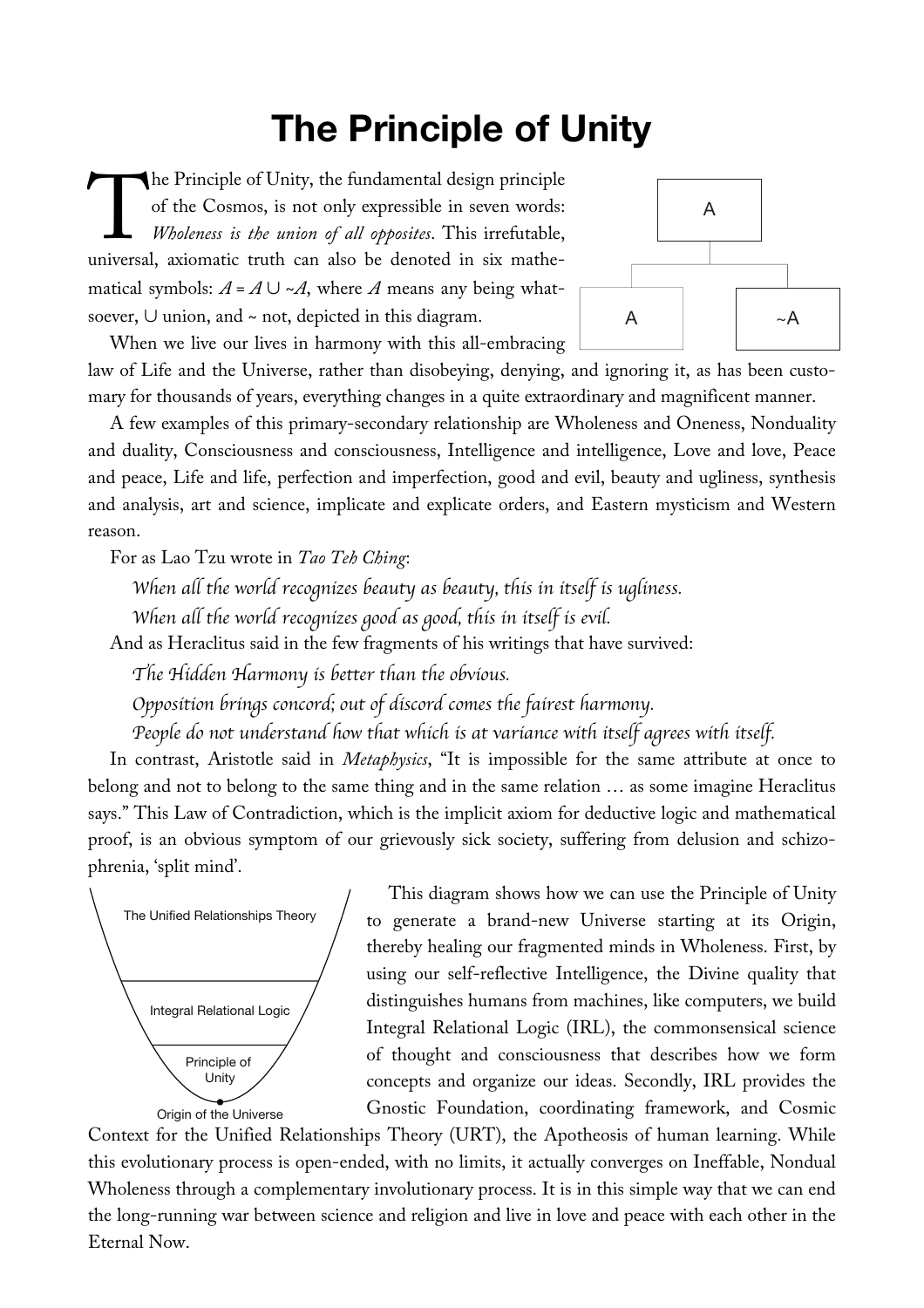# **Paul Hague's Curriculum Vitae**

# **PERSONAL DETAILS**

| NAME:                 | Paul Hague                                      |
|-----------------------|-------------------------------------------------|
| <b>ADDRESS:</b>       | Hällungevägen 60<br>444 97 Svenshögen<br>Sweden |
| TELEPHONE:            | $+46-303-775536$                                |
| E-MAIL:               | wholeness@paragonian.org                        |
| WEB:                  | www.paragonian.org                              |
| DATE OF BIRTH:        | 22nd May 1942                                   |
| PLACE OF BIRTH:       | Maidstone, Kent, England                        |
| NATIONALITY:          | British                                         |
| COUNTRY OF RESIDENCE: | Sweden                                          |



# **EDUCATION**

| $1953 - 60$ | <b>MAIDSTONE GRAMMAR SCHOOL</b>                               |
|-------------|---------------------------------------------------------------|
|             | Three 'A' Levels: Mathematics and Higher Mathematics, Physics |
| 1960–64     | UNIVERSITY OF NOTTINGHAM                                      |
|             | B. Sc. Mathematics                                            |

# **CAREER RESPONSIBILITIES**

1964–67 CENTRAL ELECTRICITY GENERATING BOARD (CEGB R. & D. Division) **Mathematician/programmer** The development of simulation models of the long-term financial and electrical characteristics of distribution networks on IBM 7094 and 360/75 using FORTRAN. Moved when married to fine art student at Newcastle University.

1967–68 NORTH EASTERN ELECTRICITY BOARD

### **Systems analyst**

Specification and software evaluation of competitive tenders from IBM, ICL, Honeywell, and Burroughs for new third-generation computer system for business information systems. Returned to London, where my wife and I had two children, now with children of their own. It is the future of their generation that has been a major motivating factor in my researches during the past thirty-two years.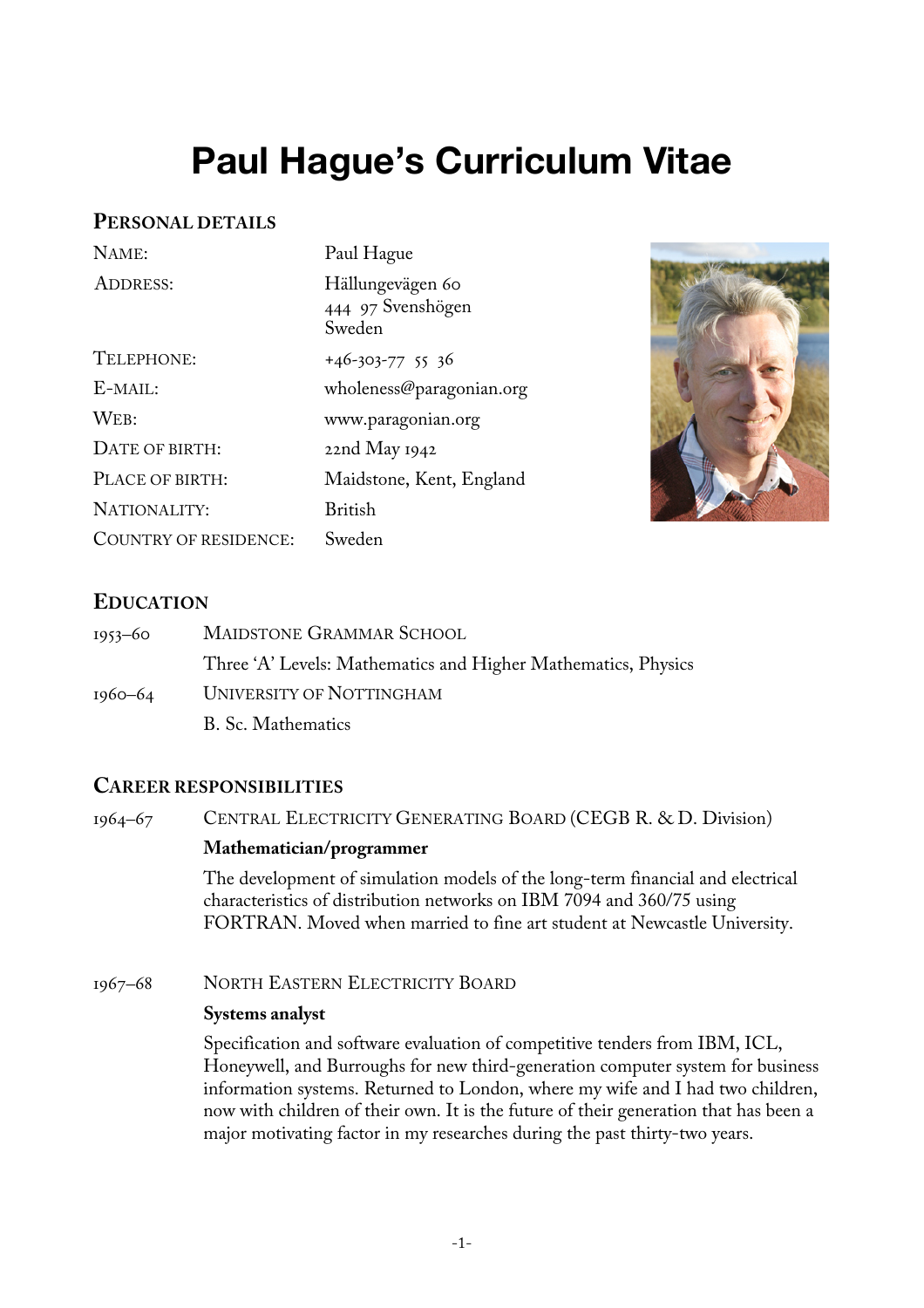### 1968–80 IBM UNITED KINGDOM LTD

- 1968–73 **Systems engineer** then **senior systems engineer** Government Branch Account SE for Southern Gas Board, which included sale and installation of CICS using PL/I, and the Land Registry, involving training of new DP department. Then branch responsibility for database and text marketing with IMS and STAIRS, working particularly with the Department of Employment and the Home Office. Received SE Professional Excellence Award for this work.
- 1974–77 **Field systems engineering manager** Transport and National Enterprises Branch, then North London Branch

Management responsibility for approximately twelve systems engineers. Account responsibilities included the Post Office (now British Telecom), particularly for the financial and support aspects of their prestigious MVS/TSO in-house service bureau, CEGB, British Rail, London Transport, and London Online Local Authorities (LOLA). Achieved three hundred-per-cent clubs as manager.

### 1978 **Personal computing specialist salesman** — North London Branch

Branch responsibility for selling personal computing and programming productivity program products, including financial planning packages, query languages, and APL. Achieved hundred-per-cent club.

1979–80 **Information systems specialist** — Cross Industry Applications Marketing, then Information Systems Support Centre

> UK responsibility for marketing personal computing program products and for the development of management consultancy offerings in the Decision Support Systems and Information Centre areas. Wrote a management guide on this radically new way of developing information systems, giving keynote presentations at executive seminars at IBM's European Education Centre near Brussels.

### 1980–89 **Research project**

Realizing how little we understood about the stored-program computer, invented thirty years earlier, and the long-term implications for employment and the quality of life in the workplace, resigned from IBM in May 1980 to work full-time on finding answers to some of the Big Questions of human purpose and Ultimate Reality, such as "Who are we?" "Where have we come from?" and "Where are we going?"

Specifically, to discover the root cause of accelerating evolutionary change, being driven by my colleagues and me, I set out to develop a new cosmology that would unify the psychospiritual energies at work within us all with the four physical forces recognized by the physicists. My primary scientific mentor during this first decade was David Bohm, a friend and colleague of both Albert Einstein and J. Krishnamurti, similarly seeking to heal the fragmented, split mind in Wholeness.

By studying human vis-à-vis artificial intelligence, it was during this period that Integral Relational Logic (IRL) began to emerge in consciousness, a generalization of Ted Codd's relational model of data, which I first read in 1972, when engaged in database systems marketing in IBM's Government Branch.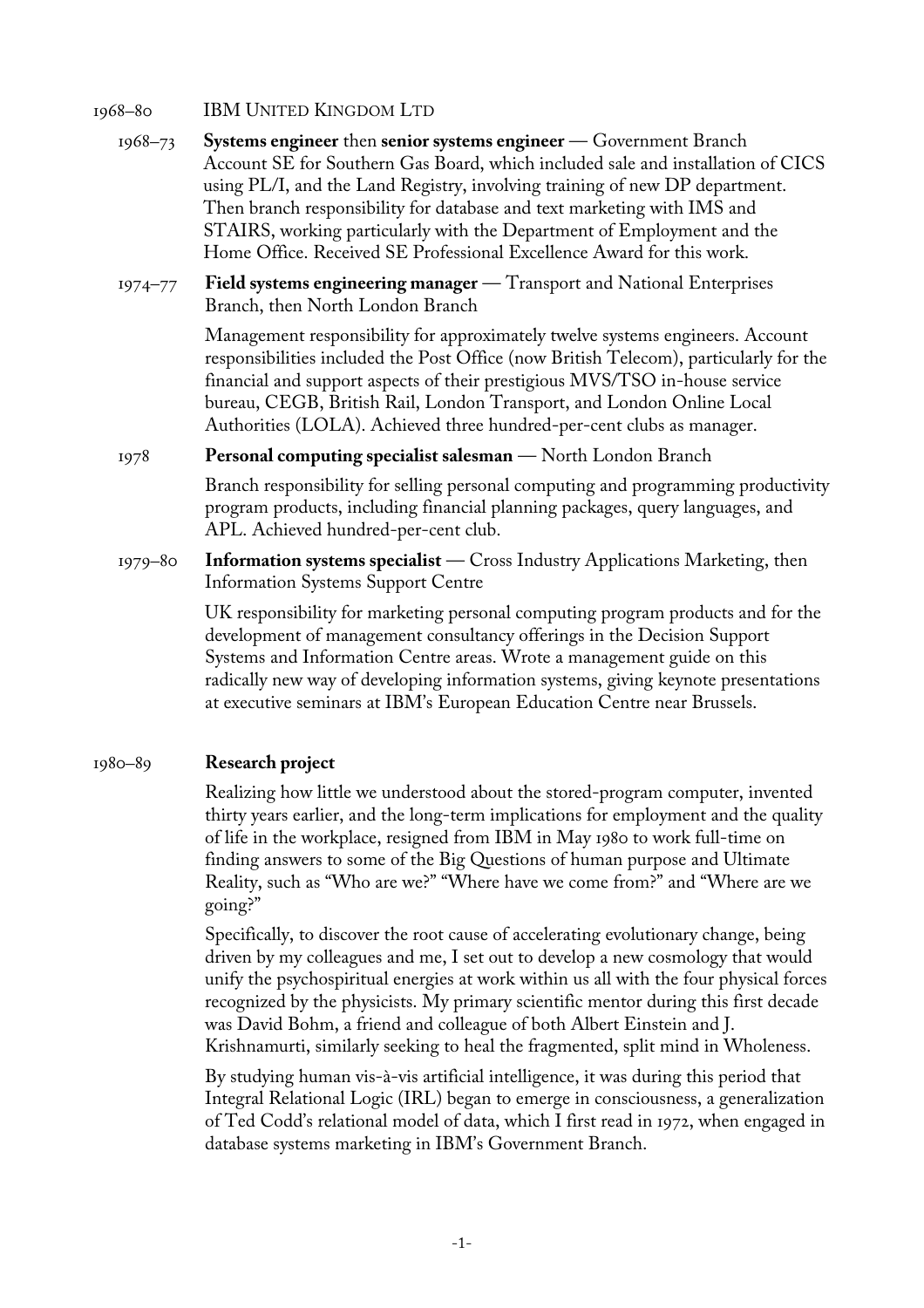To help finance this project, other activities during this period included:

1981–82 INBUCON INTERNATIONAL LTD (Management Consultants)

### **Computer consultant** in Kuwait

Technical responsibility for design and implementation of US-style management accounting system for Kuwait Institute for Scientific Research. Installed general ledger package with new accounts structure, designing user interface in both English and Arabic under VM/CMS.

1987–89 HASTINGS INFORMATION TECHNOLOGY CENTRE (HITEC)

### **Instructor**

Responsibility for training adults and school leavers in the business use of personal computers.

### 1990–97 IBM SVENSKA AB

1990–95 **Project leader***,* **technical writer**, and **human interface designer** in IBM Nordic Software Development Laboratory in Stockholm. Moved there with Norwegian wife.

> Products were LanguageAccess, a natural language product providing nontechnical users access to relational databases, DP Accounting Manager (DPAM), an accounting system for mainframe systems, CICSVR, a product for recovering CICS databases, and an expert system for the performance evaluation of complex mainframe products. Received two professional-excellence awards for this work.

Also responsible for the introduction of new tools and techniques in the Information Development Department, including design and implementation of a security and library management system, the migration to PostScript for printed books, and the migration to SGML as the book markup language. Received professional-excellence award for this work.

### 1996 **Project leader** in IBM European Software Technical Centre (STC)

When the Nordic lab's products were transferred to other countries, became project leader for the Solution Evaluation Tool (SET), a hardware tool for measuring the performance of a network of workstations running Windows or OS/2. Received professional-excellence award for this initiative.

### 1997 **Consultant** in IBM Global Services

When the STC was closed down, became consultant to the project leader responsible for the implementation of IBM's NetworkWorkStation (NWS) Management system in the Managed Operations marketplace. Offered and accepted early retirement from May 1997.

### 1997– **Research project**

On receiving early retirement from IBM, returned to work full-time on what is now Project Heraclitus. To reach out to the world with the answers to the Big Questions of human purpose and Ultimate Reality as they were becoming revealed to me, I set up a website at www.paragonian.org. *Paragonian* is a word that I coined in 1984 to denote a spiritual society living in love and peace beyond conflict and suffering, which I visualized would one day emerge on Earth in a great awakening